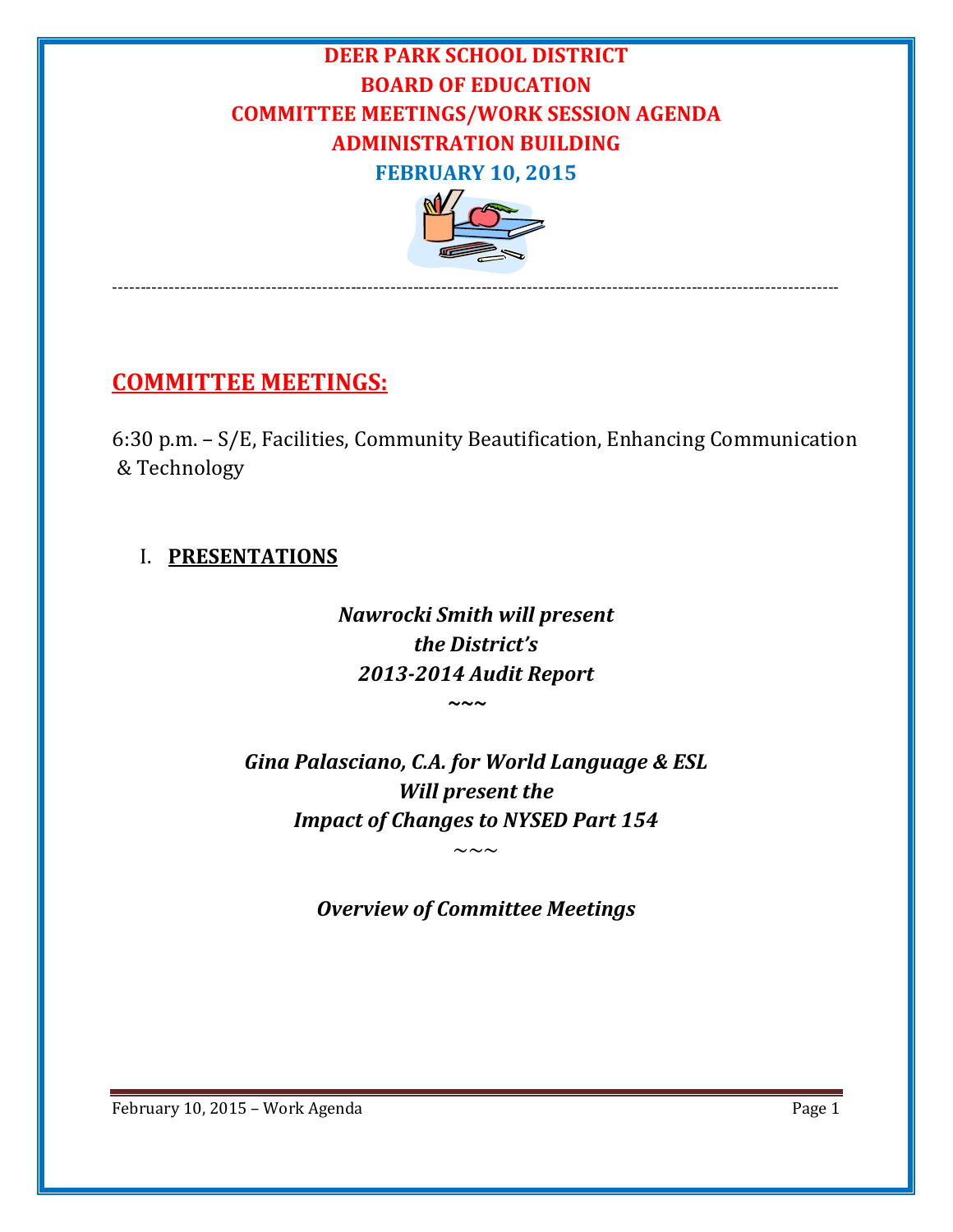## II. **NEW BUSINESS:**

## **1. 2013‐2014 DISTRICT AUDIT REPORT**

Recommend, that the Board of Education approve the following Resolution:

**RESOLVED**, that the Board of Education accept the Independent Audit Report from Nawrocki Smith, LLP for the fiscal year 2013-2014. 

The information is available at the following locations:

| <b>Administration Bldg.</b> | Deer Park Library   |
|-----------------------------|---------------------|
| 1881 Deer Park Avenue       | 44 Lake Avenue      |
| Deer Park, NY 11729         | Deer Park, NY 11729 |

#### **2. FIRST READING OF POLICIES**

*Recommend, that the Board of Education approve the following Resolution:*

**RESOLVED**, that Board of Education approve revisions to the below noted policies:

#1500 Public Use of School Facilities #4326 Programs for English Language Learners #5150 School Admissions #5460 Child Abuse, Maltreatment or Neglect in a Domestic Setting #8520 Free and Reduced Price Meal Services

The Board of Education expects to adjourn into an Executive Session at the conclusion of this meeting to discuss the possible discipline of a student.